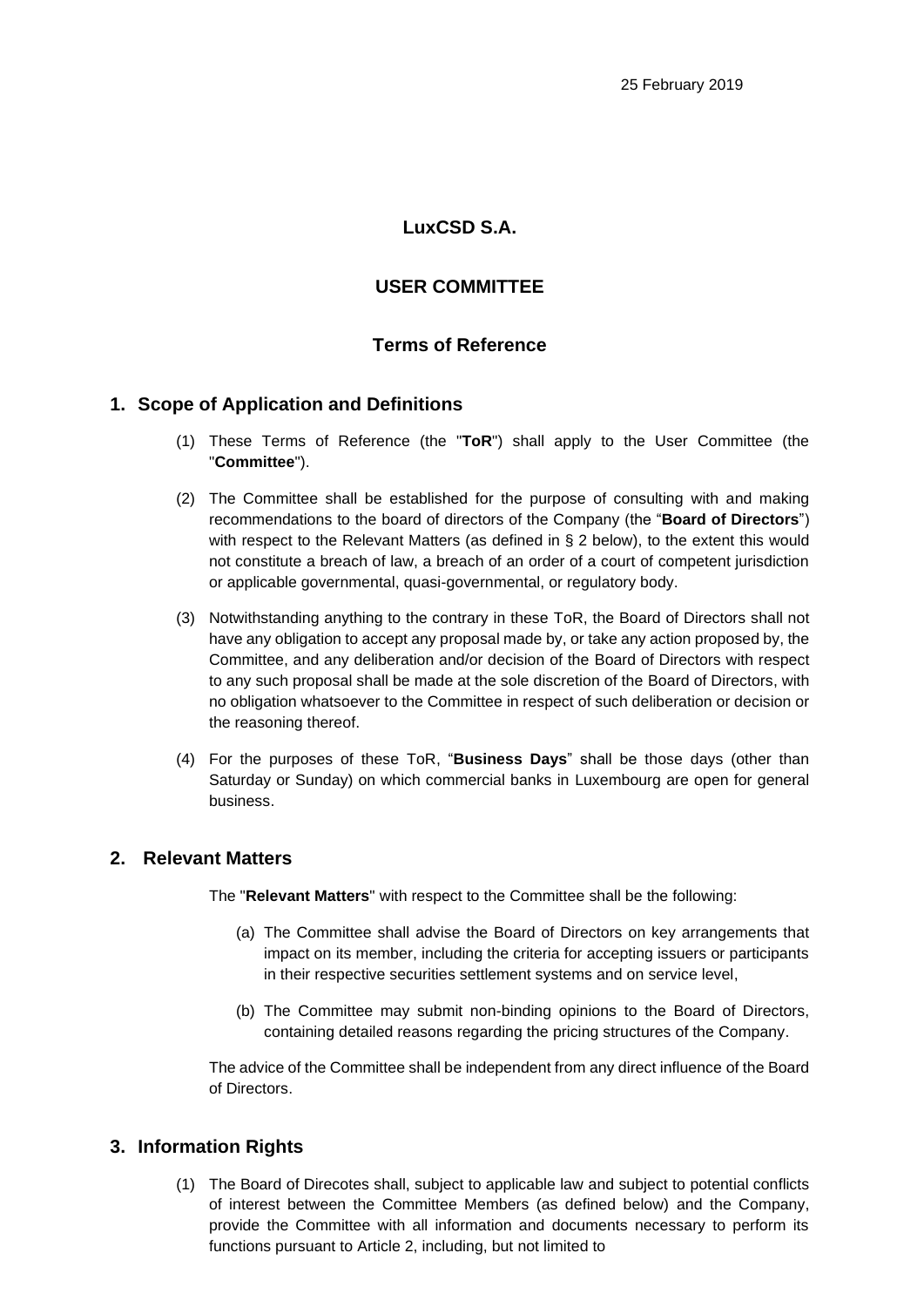- (a) Results of audits / audit findings relating to the criteria for accepting issuers or users to the securities settlement system,
- (b) Results of audits / audit findings relating to the Committee's mandate,
- (c) Results of audits / audit findings which may impact the level of provision of services by the Company, including results of audits on business continuity.
- (2) The Company shall
	- (a) promptly inform the Committee and the competent authority of any decisions in which the Board of Directors decides not to follow the advice of the Committee. The Committee may inform the competent authority of any areas in which it considers that the advice of the Committee has not been followed,
	- (b) regularly inform the Committee of the performance of the Company's securities settlement system,
	- (c) in addition to the information pursuant to (a) above, annually inform the competent authority of any decisions of the Board of Directors following the advice of the Committee, as well as any decisions where the Board of Directors has decided not to follow the advice of the user committee.
- (3) Committee Members shall not be provided with information that may place them or the Selected Members at a competitive advantage.

### **4. Reporting to the Company**

The Committee shall regularly report to the Board of Directors on the Relevant Matters; Minutes of the Meetings (as defined below) shall be shared with the Board of Directors. The Board of Directors may share those minutes and reports with the Comité Executif.

### **5. Committee Members; Admission Criteria**

- (1) The Company will prepare a volume-based ranking of stakeholders in the categories account holders, issuer and issuer agent and will invite as representatives of issuers and participants the stakeholders with the highest rankings in such categories to participate in the Committee (such invitees each a "**Selected Member**").
- (2) The Committee consists of representatives of Selected Members (each a "**Committee Member**"), where each Committee Member represents one Selected Member. The Company strives to achieve a balanced composition of representatives of both issuers and participants.
- (3) Each Committee Member shall be appointed to serve for a period commencing on the date of such appointment, and ending on the last day of the calendar year (the "**Term**")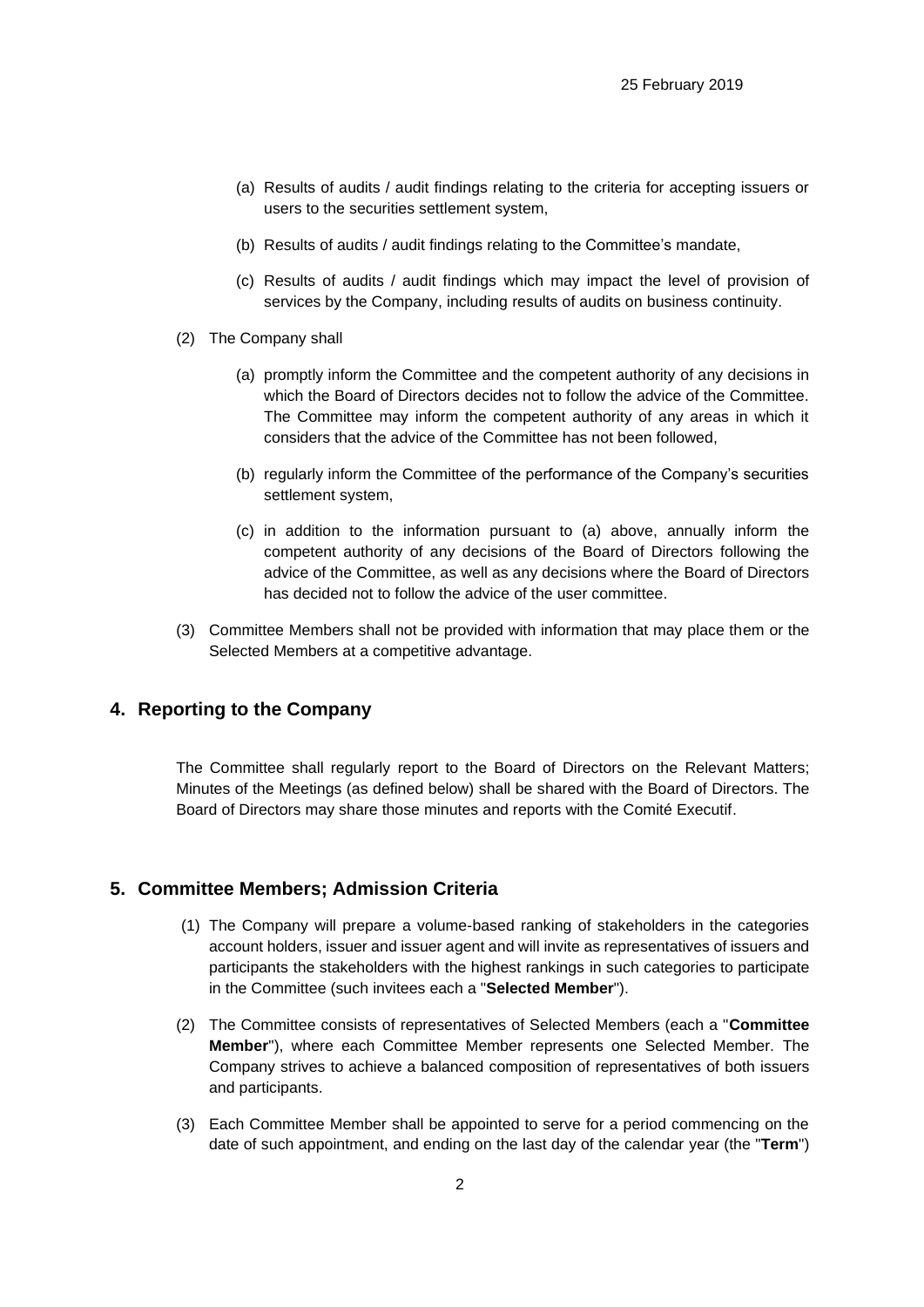following the year in which such appointment was made, provided that such appointment shall in each case be extended by such period (not exceeding one month) as the Company requires to invite the Selected Members with respect to the following Term and take such steps as it considers necessary in relation to the appointment of the successor Committee Members. Nothing shall prevent any person from serving consecutive Terms.

(4) Following the appointment of the Committee Members, the final composition of the Committee shall be communicated to the competent authority, including a classification on whether the respective Committee Member is a representative of an issuer, a participant or both.

#### **6. Election Mechanism**

- (1) In due time prior to the expiry of each Term, the Company shall carefully compile a list of Selected Members. The choice of these Selected Members shall be sufficiently justified, laid down in writing and have base on the criteria defined under Article 5.
- (2) Subsequently, the Company shall invite each Selected Member to nominate one representative with respect to the following Term. Each Selected Member shall notify the Company of the name of its proposed Committee Member and provide a curriculum vitae required to verify compliance with the following criteria which a proposed person should fulfill:
	- (a) occupy a senior management position within the Selected Members,
	- (b) have appropriate expertise and experience in relation to the Relevant Matters;
	- (c) be able to commit time and energy to the role of the Committee Member, and
	- (d) be proficient in spoken and written English.
- (3) The Board of Directors of the Company will examine whether the proposed Committee Members fulfill the requirements under the foregoing paragraph (2) and either appoints the candidate or rejects the candidate and asks the respective Selected Member to propose another Committee Member in accordance with this Article 6. The Board of Directors shall reject a candidate only if he/she does not satisfy the criteria set forth above or other material reasons exist which, in the discretion of the Board of Directors, would hinder an appointment as Committee Member.
- (4) The Company shall maintain a list of all Committee Members including the relevant contact details (address, phone number, fax number, email address).
- (5) The Board of Directors may review the composition of the Committee based on the criteria defined in Article 5, and may decide, at any time, to appoint additional Committee Members. Those additional Committee Members shall be appointed for the current Term applicable to the other Committee Members. Except for the term of office, the provisions of Article 5 and Article 6 shall apply *mutatis mutandis* to the election and appointment of those Committee Members.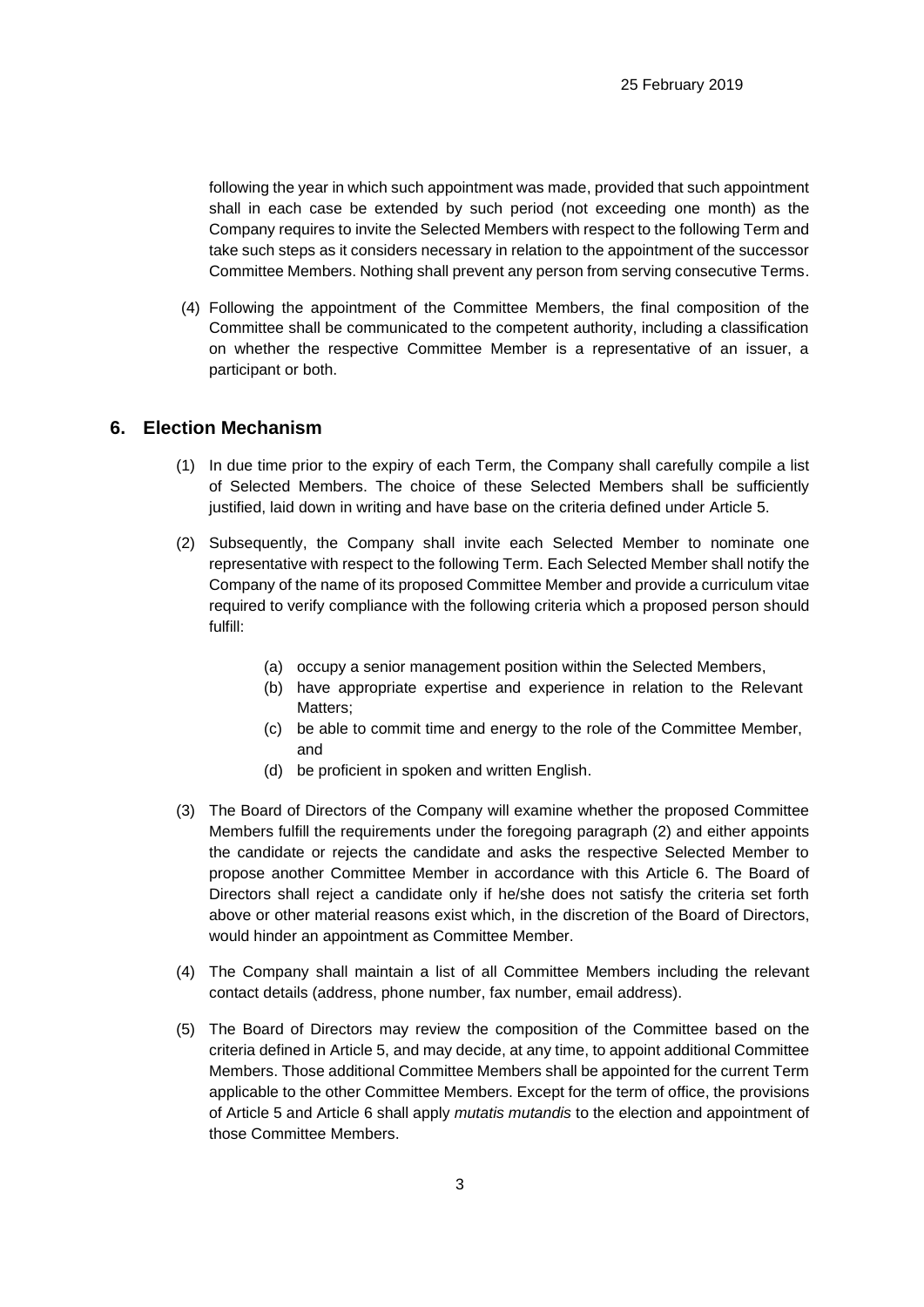(6) The Chairperson (as defined below) and the Company shall be informed of any withdrawal of a Committee Member without undue delay. Sub-sections (2) and (3) shall apply *mutatis mutandis* to the replacement of such Committee Member.

### **7. Chairperson and Committee Secretary**

- (1) At the first Meeting of the Committee, the Committee shall appoint a Committee Member by majority vote of the Committee Members to serve as chairperson of the Committee (the "**Chairperson**") and a second one as his/her deputy. If the Chairperson ceases to be a Committee Member or resigns as Chairperson, the Committee shall appoint a new chairperson. In the meantime or when the Chairperson is not present at a Meeting (as defined below) in person the deputy shall perform his/her functions.
- (2) The Chairperson chairs the Meetings (as defined below). He/she liaises with the Board of Directors and acts as spokesperson of the Committee. He/she is independent from any direct influence by the Board of Directors.
- (3) The Company appoints a representative of the Company to serve as secretary of the Committee (the "**Committee Secretary**") who shall take the minutes and perform administrative duties.

### **8. Guests**

The Company shall appoint members of the Board of Directors as representatives of the Company to attend the Meetings (as defined below) as permanent or non-permanent guests ("**Guests**"). Guests are not entitled to vote. To provide for the necessary independence of the Committee from any direct influence by the management of the Company, the Chairperson is moreover entitled to exclude representatives of the Company from being present during discussions and/or the voting process on specific topics.

### **9. Meetings**

- (1) The Committee shall meet at least two times per year. Meetings shall be held at the premises of the Company or any other location as determined by the Committee Secretary.
- (2) Any Committee Members or Guests who do not attend in person may participate by telephone and/or video conference.
- (3) The Committee Secretary shall convene a meeting of the Committee (a "**Meeting**") at his/her own initiative or at the request of the Chairperson, his/her deputy, or any two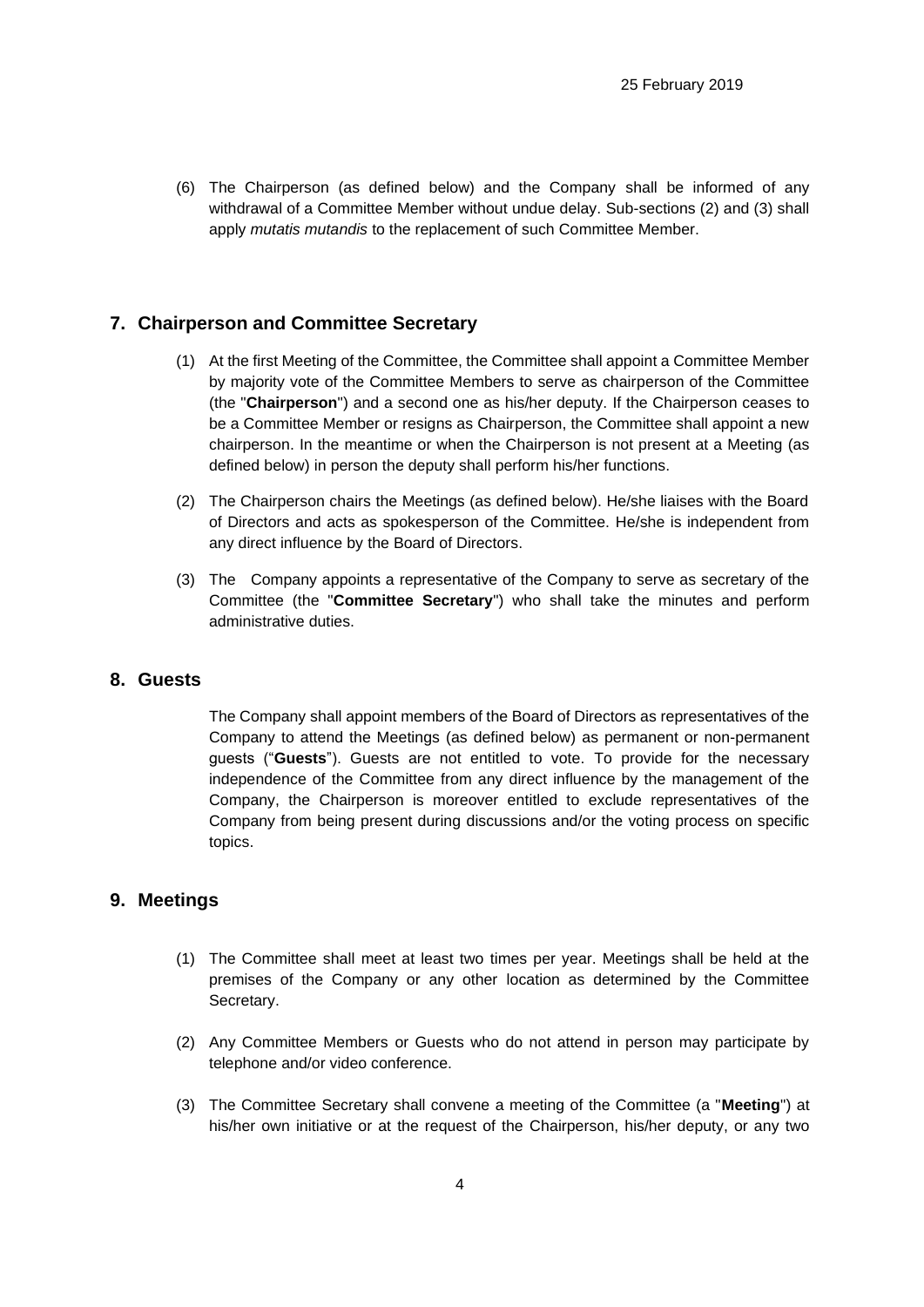Committee Members (provided such request is accompanied by a draft Agenda (as defined below) for such Meeting). The ordinary Meetings shall be scheduled at the end of each calendar year for the following calendar year.

- (4) The Committee Secretary and the Chairperson shall align on an agenda specifying in reasonable detail the matters to be discussed at each Meeting (the "**Agenda**").
- (5) To provide the Committee with the necessary tools to perform its role, the Chairperson is entitled to ask the Board of Directors of the Company to provide the necessary information and/or to nominate experts to be invited as guests to the Meeting.
- (6) A notice of a Meeting shall:
	- (a) Be delivered to each Committee Member and Guest in writing, by email and/or facsimile no later than fifteen days prior to the date of such Meeting;
	- (b) Specify the date, time and location of the Meeting;
	- (c) Set out the arrangements to attend by telephone and/or video conference; and
	- (d) Set out the Agenda. Materials providing reasonable background in relation to matters to be discussed shall be delivered no later than ten days prior to a Meeting.
- (7) Minutes shall be taken of all Meetings (the "**Minutes**"). The Chairperson ensures that the minutes of the Committee are a complete and accurate record of the committee discussions. These Minutes shall be shared with the Board of Directors and maintained by the Company.
- (8) At the beginning of each Meeting, the Chairperson determines whether there is a sufficient and balanced representation of participants and issuers in order to proceed with the meeting.

## **10.Voting**

- (1) Any member not being able to be present in a Meeting (neither personally nor by telephone/video conference) may appoint another Committee Member in writing as his/her proxy.
- (2) All decisions and recommendations made by the Committee shall be made at a Meeting by majority vote of the Committee Members present (in person or by telephone/video conference) or represented.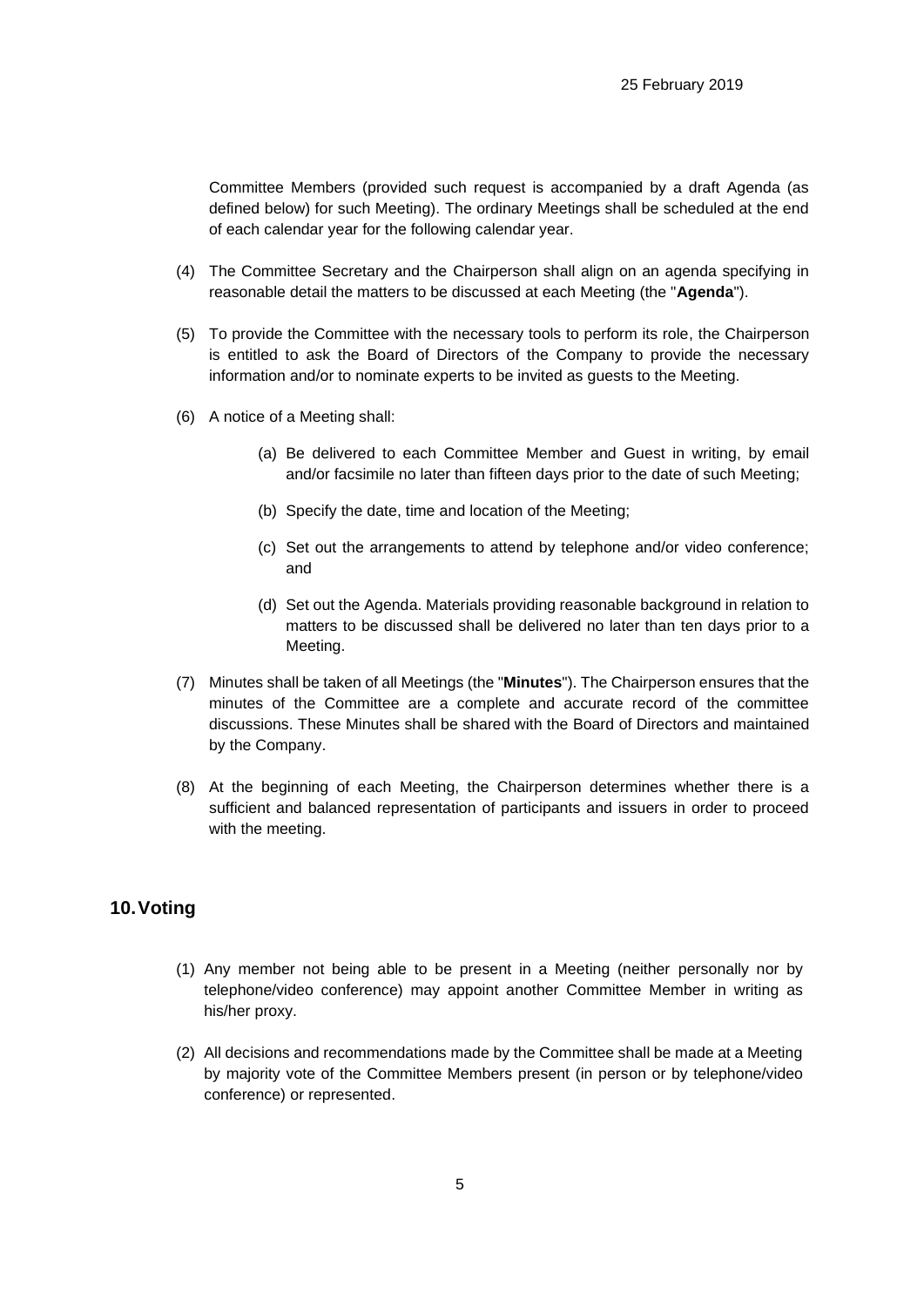(3) For the purpose of all voting procedures hereunder each Committee Member shall have one single vote. In the event that any vote is tied, the Chairperson shall have the casting vote.

### **11.Confidentiality**

- (1) Except as expressly contemplated otherwise in these ToR or as required by applicable law, regulation, court order or as required or requested by the regulator, each Selected Member and Committee Member agrees during the relevant Term and for two years thereafter
	- (a) not to disclose any Confidential Information (as defined below) to third persons,
	- (b) not to use any Confidential Information for its own benefit, the benefit of any of its Affiliates (as defined below) or a third person and
	- (c) use all reasonable efforts to keep the Confidential Information in confidence and to safeguard the Confidential Information.

"**Affiliate**" shall include any entity, partnership or person that, directly or indirectly, controls, is controlled by or is under common control with such Selected Member, where the term "**control**" means the possession of (i) 50% or more of the voting rights in the general meeting of a entity, partnership or person or (ii) the power, directly or indirectly, whether by contract or ownership, to direct or cause the direction of the management and affairs of a entity, partnership or person, including investment decisions.

- (2) A Selected Member or a Committee Member shall be allowed to share Confidential Information with employees of such Selected Member and its Affiliates (together with the Committee Members, the "**Authorised Persons**") solely for the purpose of and to the extent necessary to prepare for the Relevant Matters which are to be discussed in the Committee, on a need-to-know basis. Upon request of the Company (in particular, for legal or regulatory purposes), the identities of the persons referred to hereunder shall be disclosed to the Company. The Selected Member shall procure that such Authorised Persons are bound by confidentiality obligations to the Selected Member comparable to the confidentiality obligations hereunder and shall take all measures to restrain or prevent any breach of the confidentiality obligations pursuant to these ToR by the employees.
- (3) Confidential information shall, in particular, not be used
	- (a) to facilitate the implementation or development of services competing with those of the Company, or
	- (b) in connection with any breach of law.
- (4) Upon receipt of a written request, the Selected Member and Committee Member shall, subject to any mandatory provision of applicable law or regulation requiring them to retain the Confidential Information for audit or legal purposes, promptly, either (a) return all documents or materials (including computer media) or such parts thereof containing or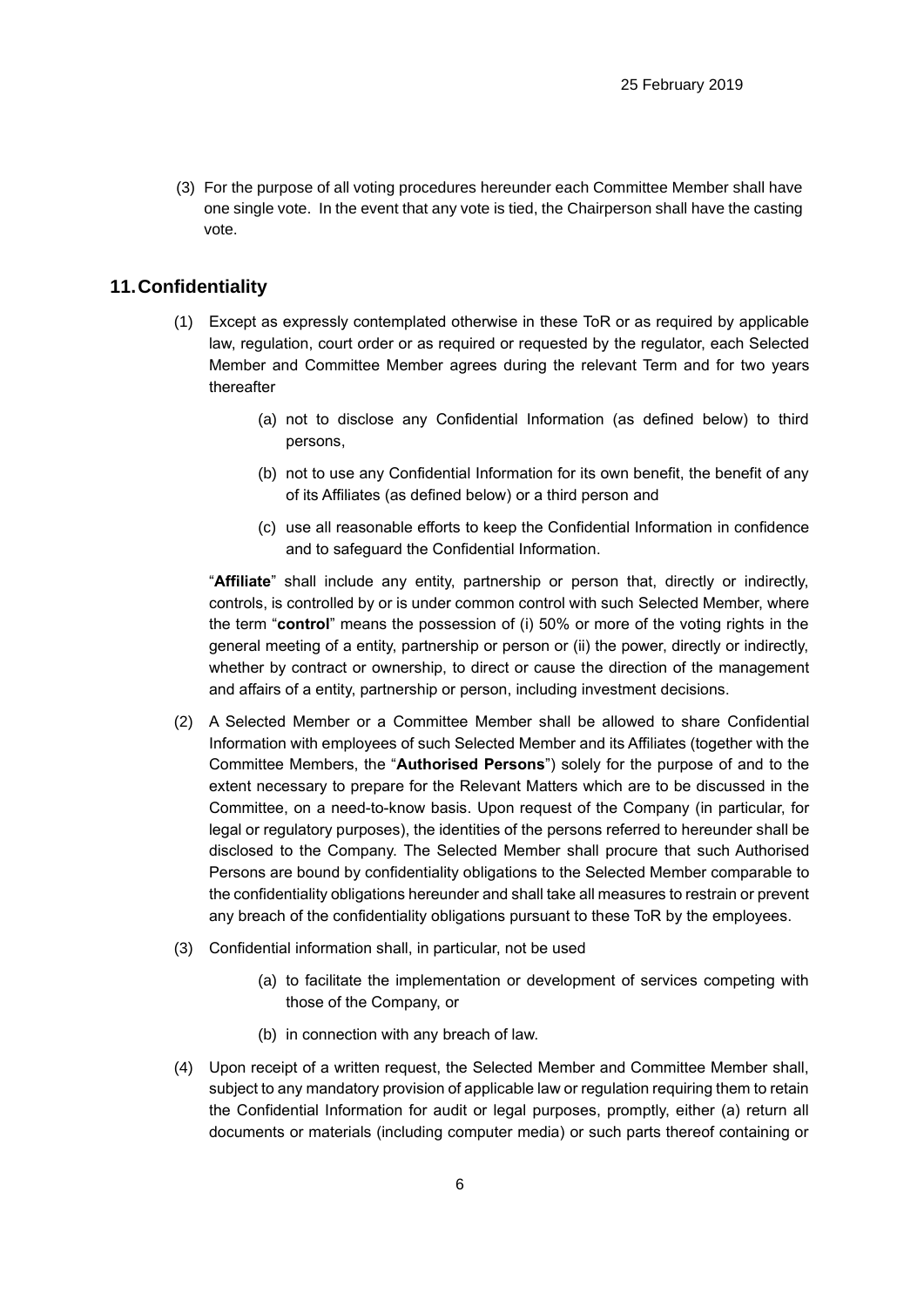reflecting any Confidential Information; or (b) permanently destroy, erase or delete all the Confidential Information (including all copies thereof except copies created pursuant to automatic archiving and back-up procedures that can't be deleted without unreasonable efforts).

(5) In case of any breach of this confidentiality obligation by the Selected Member, the Committee Member or any person referred to under (2), such Selected Member shall be liable for any foreseeable damages the Company caused by that breach and shall promptly notify the Company thereof.

#### (6) "**Confidential Information**" shall mean

- (a) all information relating to or received by the Committee and the Committee Members, including, but not limited to, any presentations, audit reports, discussions, deliberations, proceedings or results of any vote, and
- (b) any and all confidential information and secrets of entities of Deutsche Börse group or of any Committee Members, obtained during a Meeting and/or from the Committee and/or in connection therewith, except for information which
	- i. is or becomes public information other than as a direct or indirect result of a breach (of which the Selected Member or the Committee Member is aware) of this confidentiality obligation; or
	- ii. is identified in writing at the time of delivery as non-confidential by the Company or any of its advisers; or
	- iii. is known by the Selected Member or the Committee Member before the date the information is disclosed to it in accordance with paragraphs (a) or (b) above or is lawfully obtained by the Selected Member or the Committee Member after that date, from a source which is, as far as that Selected Member or the Committee Member is aware, unconnected with the Company and which, in either case, as far as that Selected Member or the Committee Member is aware, has not been obtained in breach of, and is not otherwise subject to, any obligation of confidentiality.

#### **12.Conflict of Interest; Competition Law**

- (1) Each Committee Member shall inform the Chairperson of any potential or actual conflict of interest.
- (2) The Chairperson will not allow a Committee Member to cast his/her vote on a particular matter if he determines or has reasons to believe that the Committee Member has an actual or a potential conflict of interest in relation to that particular matter.
- (3) The Committee, the Selected Members and the Committee Members shall abstain from any information exchange or other conduct that would constitute a breach of competition law.